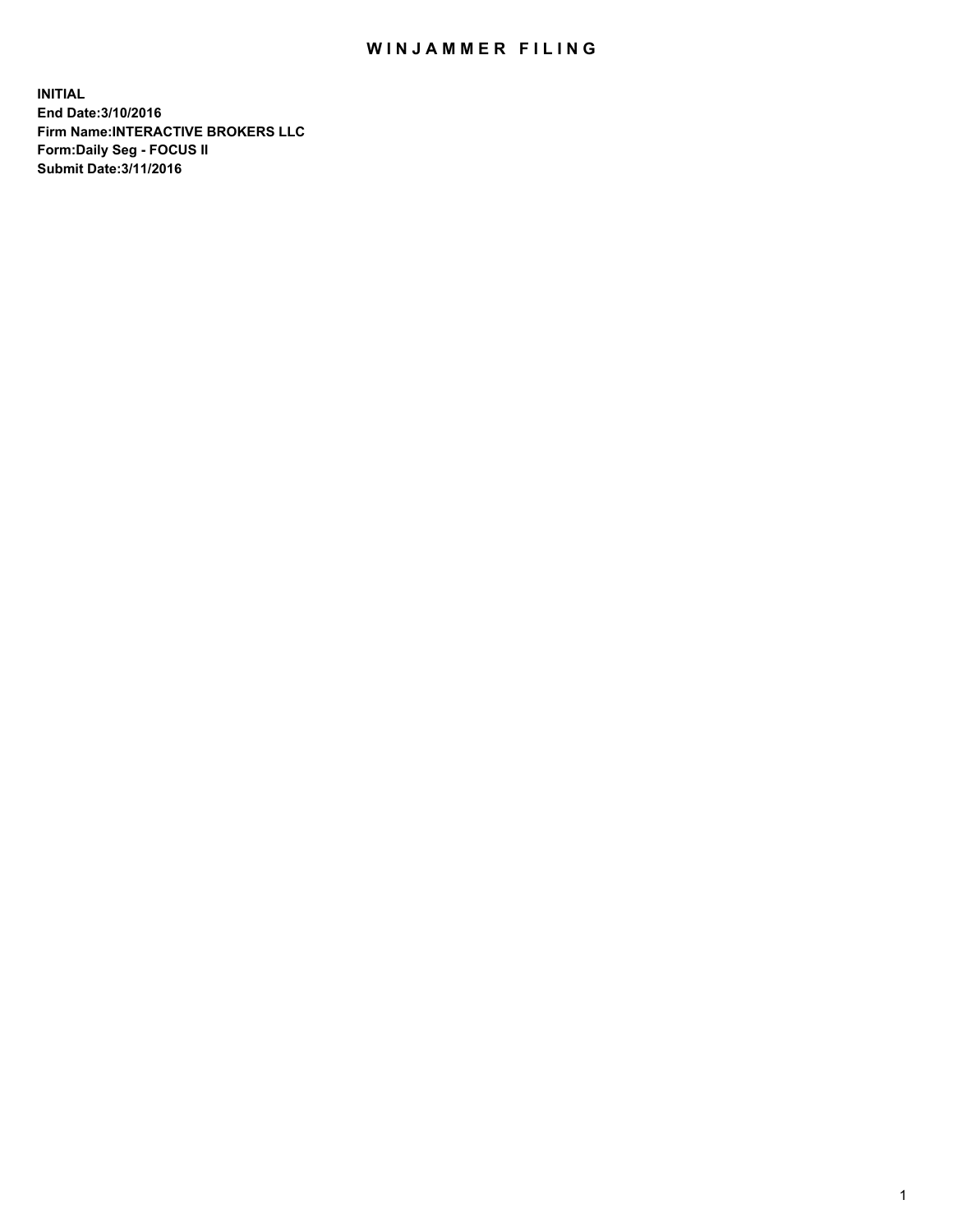## **INITIAL End Date:3/10/2016 Firm Name:INTERACTIVE BROKERS LLC Form:Daily Seg - FOCUS II Submit Date:3/11/2016 Daily Segregation - Cover Page**

| Name of Company<br><b>Contact Name</b><br><b>Contact Phone Number</b><br><b>Contact Email Address</b>                                                                                                                                                                                                                          | <b>INTERACTIVE BROKERS LLC</b><br><b>Alex Parker</b><br>203-618-7738<br>aparker@interactivebrokers.com |
|--------------------------------------------------------------------------------------------------------------------------------------------------------------------------------------------------------------------------------------------------------------------------------------------------------------------------------|--------------------------------------------------------------------------------------------------------|
| FCM's Customer Segregated Funds Residual Interest Target (choose one):<br>a. Minimum dollar amount: ; or<br>b. Minimum percentage of customer segregated funds required:% ; or<br>c. Dollar amount range between: and; or<br>d. Percentage range of customer segregated funds required between:% and%.                         | <u>0</u><br>155,000,000 245,000,000<br><u>00</u>                                                       |
| FCM's Customer Secured Amount Funds Residual Interest Target (choose one):<br>a. Minimum dollar amount: ; or<br>b. Minimum percentage of customer secured funds required:% ; or<br>c. Dollar amount range between: and; or<br>d. Percentage range of customer secured funds required between:% and%.                           | <u>0</u><br>80,000,000 120,000,000<br>0 <sub>0</sub>                                                   |
| FCM's Cleared Swaps Customer Collateral Residual Interest Target (choose one):<br>a. Minimum dollar amount: ; or<br>b. Minimum percentage of cleared swaps customer collateral required:% ; or<br>c. Dollar amount range between: and; or<br>d. Percentage range of cleared swaps customer collateral required between:% and%. | <u>0</u><br>0 <sub>0</sub><br>0 <sub>0</sub>                                                           |

Attach supporting documents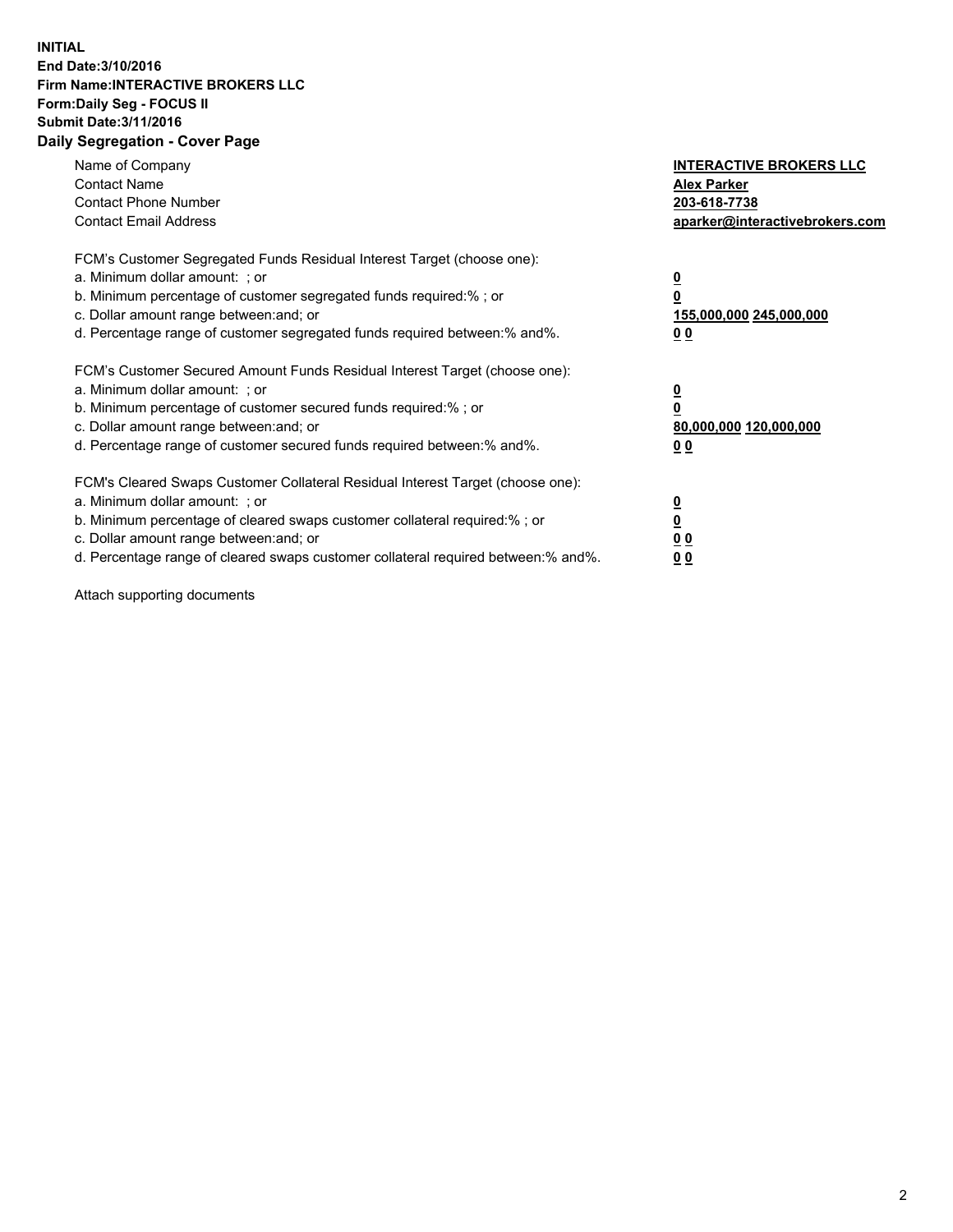## **INITIAL End Date:3/10/2016 Firm Name:INTERACTIVE BROKERS LLC Form:Daily Seg - FOCUS II Submit Date:3/11/2016 Daily Segregation - Secured Amounts**

| Daily Jegregation - Jeculed Aniounts                                                        |                                                                                                                                                                                                                                                                                                                                                                                                                                                                                            |
|---------------------------------------------------------------------------------------------|--------------------------------------------------------------------------------------------------------------------------------------------------------------------------------------------------------------------------------------------------------------------------------------------------------------------------------------------------------------------------------------------------------------------------------------------------------------------------------------------|
| Foreign Futures and Foreign Options Secured Amounts                                         |                                                                                                                                                                                                                                                                                                                                                                                                                                                                                            |
| Amount required to be set aside pursuant to law, rule or regulation of a foreign            | $0$ [7305]                                                                                                                                                                                                                                                                                                                                                                                                                                                                                 |
| government or a rule of a self-regulatory organization authorized thereunder                |                                                                                                                                                                                                                                                                                                                                                                                                                                                                                            |
| Net ledger balance - Foreign Futures and Foreign Option Trading - All Customers             |                                                                                                                                                                                                                                                                                                                                                                                                                                                                                            |
| A. Cash                                                                                     | 292,973,136 [7315]                                                                                                                                                                                                                                                                                                                                                                                                                                                                         |
| B. Securities (at market)                                                                   | $0$ [7317]                                                                                                                                                                                                                                                                                                                                                                                                                                                                                 |
| Net unrealized profit (loss) in open futures contracts traded on a foreign board of trade   | -15,241,819 [7325]                                                                                                                                                                                                                                                                                                                                                                                                                                                                         |
| Exchange traded options                                                                     |                                                                                                                                                                                                                                                                                                                                                                                                                                                                                            |
| a. Market value of open option contracts purchased on a foreign board of trade              | 71,185 [7335]                                                                                                                                                                                                                                                                                                                                                                                                                                                                              |
| b. Market value of open contracts granted (sold) on a foreign board of trade                | -155,993 [7337]                                                                                                                                                                                                                                                                                                                                                                                                                                                                            |
| Net equity (deficit) (add lines 1.2. and 3.)                                                | 277,646,509 [7345]                                                                                                                                                                                                                                                                                                                                                                                                                                                                         |
| Account liquidating to a deficit and account with a debit balances - gross amount           | 137,614 [7351]                                                                                                                                                                                                                                                                                                                                                                                                                                                                             |
| Less: amount offset by customer owned securities                                            | 0 [7352] 137,614 [7354]                                                                                                                                                                                                                                                                                                                                                                                                                                                                    |
| Amount required to be set aside as the secured amount - Net Liquidating Equity              | 277,784,123 [7355]                                                                                                                                                                                                                                                                                                                                                                                                                                                                         |
| Method (add lines 4 and 5)                                                                  |                                                                                                                                                                                                                                                                                                                                                                                                                                                                                            |
| Greater of amount required to be set aside pursuant to foreign jurisdiction (above) or line | 277,784,123 [7360]                                                                                                                                                                                                                                                                                                                                                                                                                                                                         |
| 6.                                                                                          |                                                                                                                                                                                                                                                                                                                                                                                                                                                                                            |
| FUNDS DEPOSITED IN SEPARATE REGULATION 30.7 ACCOUNTS                                        |                                                                                                                                                                                                                                                                                                                                                                                                                                                                                            |
| Cash in banks                                                                               |                                                                                                                                                                                                                                                                                                                                                                                                                                                                                            |
| A. Banks located in the United States                                                       | $0$ [7500]                                                                                                                                                                                                                                                                                                                                                                                                                                                                                 |
| B. Other banks qualified under Regulation 30.7                                              | 0 [7520] 0 [7530]                                                                                                                                                                                                                                                                                                                                                                                                                                                                          |
| Securities                                                                                  |                                                                                                                                                                                                                                                                                                                                                                                                                                                                                            |
| A. In safekeeping with banks located in the United States                                   | 335,528,593 [7540]                                                                                                                                                                                                                                                                                                                                                                                                                                                                         |
| B. In safekeeping with other banks qualified under Regulation 30.7                          | 0 [7560] 335,528,593 [7570]                                                                                                                                                                                                                                                                                                                                                                                                                                                                |
| Equities with registered futures commission merchants                                       |                                                                                                                                                                                                                                                                                                                                                                                                                                                                                            |
| A. Cash                                                                                     | $0$ [7580]                                                                                                                                                                                                                                                                                                                                                                                                                                                                                 |
| <b>B.</b> Securities                                                                        | $0$ [7590]                                                                                                                                                                                                                                                                                                                                                                                                                                                                                 |
| C. Unrealized gain (loss) on open futures contracts                                         | $0$ [7600]                                                                                                                                                                                                                                                                                                                                                                                                                                                                                 |
| D. Value of long option contracts                                                           | $0$ [7610]                                                                                                                                                                                                                                                                                                                                                                                                                                                                                 |
| E. Value of short option contracts                                                          | 0 [7615] 0 [7620]                                                                                                                                                                                                                                                                                                                                                                                                                                                                          |
| Amounts held by clearing organizations of foreign boards of trade                           |                                                                                                                                                                                                                                                                                                                                                                                                                                                                                            |
| A. Cash                                                                                     | $0$ [7640]                                                                                                                                                                                                                                                                                                                                                                                                                                                                                 |
| <b>B.</b> Securities                                                                        | $0$ [7650]                                                                                                                                                                                                                                                                                                                                                                                                                                                                                 |
| C. Amount due to (from) clearing organization - daily variation                             | $0$ [7660]                                                                                                                                                                                                                                                                                                                                                                                                                                                                                 |
|                                                                                             | $0$ [7670]                                                                                                                                                                                                                                                                                                                                                                                                                                                                                 |
|                                                                                             | 0 [7675] 0 [7680]                                                                                                                                                                                                                                                                                                                                                                                                                                                                          |
| Amounts held by members of foreign boards of trade                                          |                                                                                                                                                                                                                                                                                                                                                                                                                                                                                            |
|                                                                                             | 65,324,789 [7700]                                                                                                                                                                                                                                                                                                                                                                                                                                                                          |
|                                                                                             | $0$ [7710]                                                                                                                                                                                                                                                                                                                                                                                                                                                                                 |
|                                                                                             | -7,177,336 [7720]                                                                                                                                                                                                                                                                                                                                                                                                                                                                          |
|                                                                                             | 71,185 [7730]                                                                                                                                                                                                                                                                                                                                                                                                                                                                              |
|                                                                                             | -155,993 [7735] 58,062,645 [7740]                                                                                                                                                                                                                                                                                                                                                                                                                                                          |
|                                                                                             | $0$ [7760]                                                                                                                                                                                                                                                                                                                                                                                                                                                                                 |
|                                                                                             | $0$ [7765]                                                                                                                                                                                                                                                                                                                                                                                                                                                                                 |
|                                                                                             | 393,591,238 [7770]                                                                                                                                                                                                                                                                                                                                                                                                                                                                         |
| Page 1 from Line 8)                                                                         | 115,807,115 [7380]                                                                                                                                                                                                                                                                                                                                                                                                                                                                         |
| Management Target Amount for Excess funds in separate section 30.7 accounts                 | 80,000,000 [7780]                                                                                                                                                                                                                                                                                                                                                                                                                                                                          |
| Excess (deficiency) funds in separate 30.7 accounts over (under) Management Target          | 35,807,115 [7785]                                                                                                                                                                                                                                                                                                                                                                                                                                                                          |
|                                                                                             | D. Value of long option contracts<br>E. Value of short option contracts<br>A. Cash<br><b>B.</b> Securities<br>C. Unrealized gain (loss) on open futures contracts<br>D. Value of long option contracts<br>E. Value of short option contracts<br>Amounts with other depositories designated by a foreign board of trade<br>Segregated funds on hand<br>Total funds in separate section 30.7 accounts<br>Excess (deficiency) Set Aside for Secured Amount (subtract line 7 Secured Statement |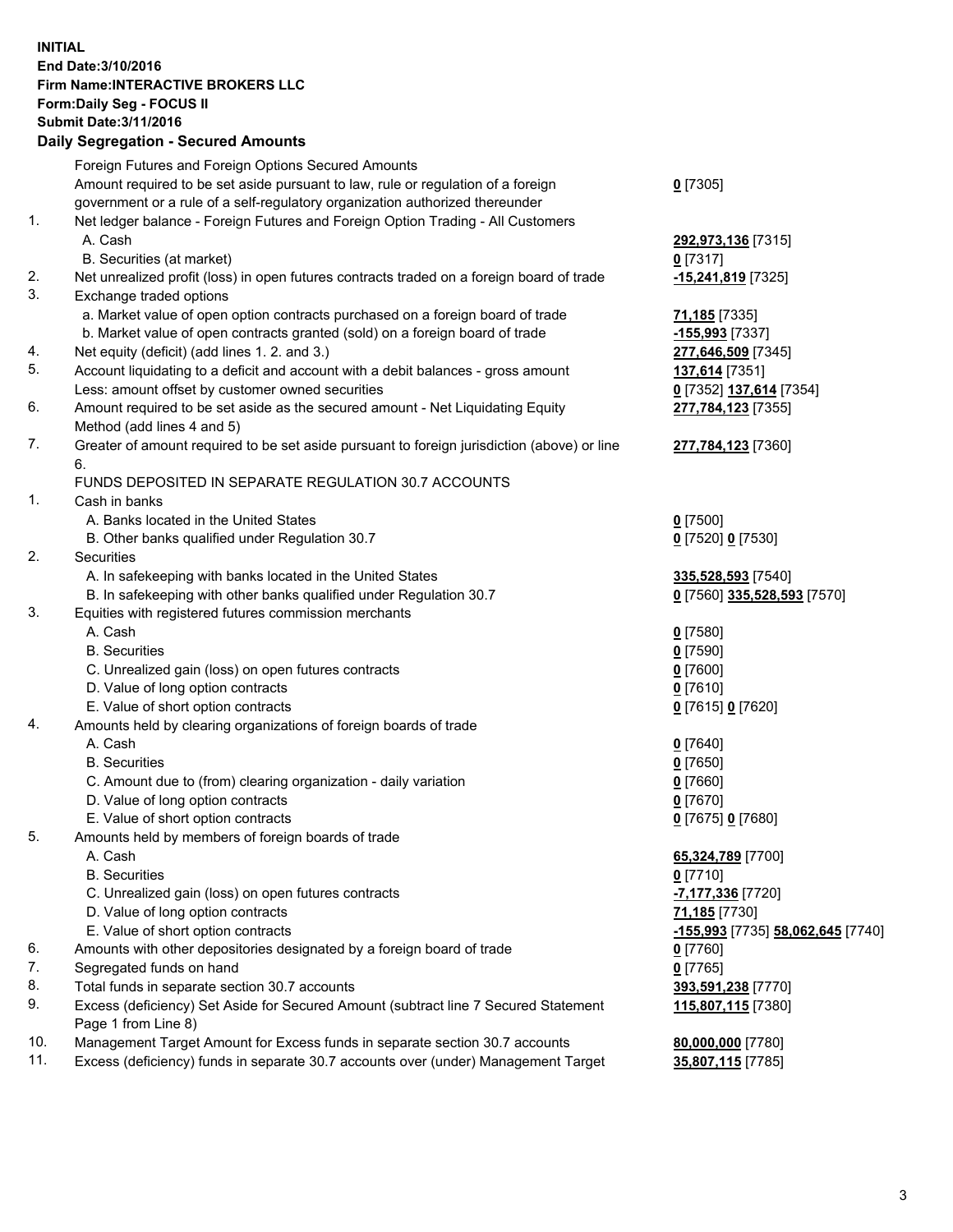**INITIAL End Date:3/10/2016 Firm Name:INTERACTIVE BROKERS LLC Form:Daily Seg - FOCUS II Submit Date:3/11/2016 Daily Segregation - Segregation Statement** SEGREGATION REQUIREMENTS(Section 4d(2) of the CEAct) 1. Net ledger balance A. Cash **2,728,399,806** [7010] B. Securities (at market) **0** [7020] 2. Net unrealized profit (loss) in open futures contracts traded on a contract market **-41,134,340** [7030] 3. Exchange traded options A. Add market value of open option contracts purchased on a contract market **148,347,945** [7032] B. Deduct market value of open option contracts granted (sold) on a contract market **-212,945,474** [7033] 4. Net equity (deficit) (add lines 1, 2 and 3) **2,622,667,937** [7040] 5. Accounts liquidating to a deficit and accounts with debit balances - gross amount **161,558** [7045] Less: amount offset by customer securities **0** [7047] **161,558** [7050] 6. Amount required to be segregated (add lines 4 and 5) **2,622,829,495** [7060] FUNDS IN SEGREGATED ACCOUNTS 7. Deposited in segregated funds bank accounts A. Cash **189,120,524** [7070] B. Securities representing investments of customers' funds (at market) **1,612,311,832** [7080] C. Securities held for particular customers or option customers in lieu of cash (at market) **0** [7090] 8. Margins on deposit with derivatives clearing organizations of contract markets A. Cash **62,318,883** [7100] B. Securities representing investments of customers' funds (at market) **1,051,404,195** [7110] C. Securities held for particular customers or option customers in lieu of cash (at market) **0** [7120] 9. Net settlement from (to) derivatives clearing organizations of contract markets **-9,395,350** [7130] 10. Exchange traded options A. Value of open long option contracts **148,377,323** [7132] B. Value of open short option contracts **-212,973,611** [7133] 11. Net equities with other FCMs A. Net liquidating equity **0** [7140] B. Securities representing investments of customers' funds (at market) **0** [7160] C. Securities held for particular customers or option customers in lieu of cash (at market) **0** [7170] 12. Segregated funds on hand **0** [7150] 13. Total amount in segregation (add lines 7 through 12) **2,841,163,796** [7180] 14. Excess (deficiency) funds in segregation (subtract line 6 from line 13) **218,334,301** [7190] 15. Management Target Amount for Excess funds in segregation **155,000,000** [7194]

16. Excess (deficiency) funds in segregation over (under) Management Target Amount Excess

**63,334,301** [7198]